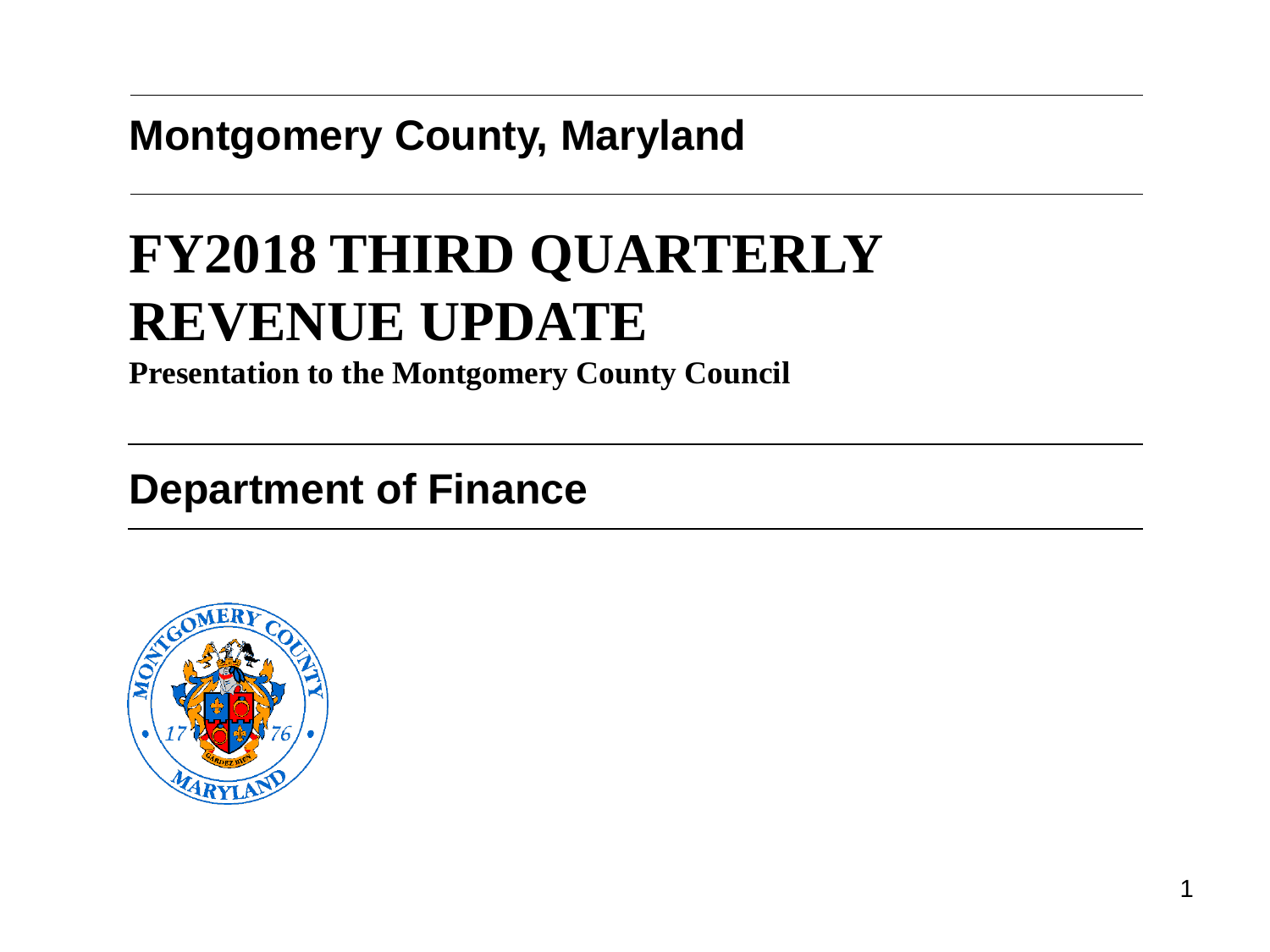# **Revenue Update Three Quarter Fiscal Year Results**

**Total tax revenues, including investment income, totaled \$2.405 billion and down 2.0 percent compared to the same period in FY17. Revenues were down in the income tax, transfer and recordation taxes, hotel-motel tax, and admissions tax.**

- **Income Taxes:**
	- Income tax revenues through March 2018 stood at \$838.5 million and approximately \$25.7 million ( $\downarrow$ 3.0%) below revenues for the same period in FY17. The decrease was attributed to a change in the distribution formula in November 2017 based on tax year 2016 and to the decrease (↓29.4%) in the amount of revenues collected from taxpayers filing for an extension and reconciliation for tax year 2016.
	- Revenues from extensions and reconciliation were \$95.5 million which was \$39.8 million below last fiscal year or down 29.4 percent.

#### • **Property Taxes:**

– The General Fund (G.F.) portion of property tax collections (including penalties and interest but excluding storm drainage) was \$1,268.5 million  $(10.1\%)$  through March compared to the same period in FY17. The meager growth in General Fund revenues is attributed to a 3.2 percent decrease in the G.F. real property tax rate from FY17 to FY18 and an estimated increase of 3.9 percent in real property taxable assessments.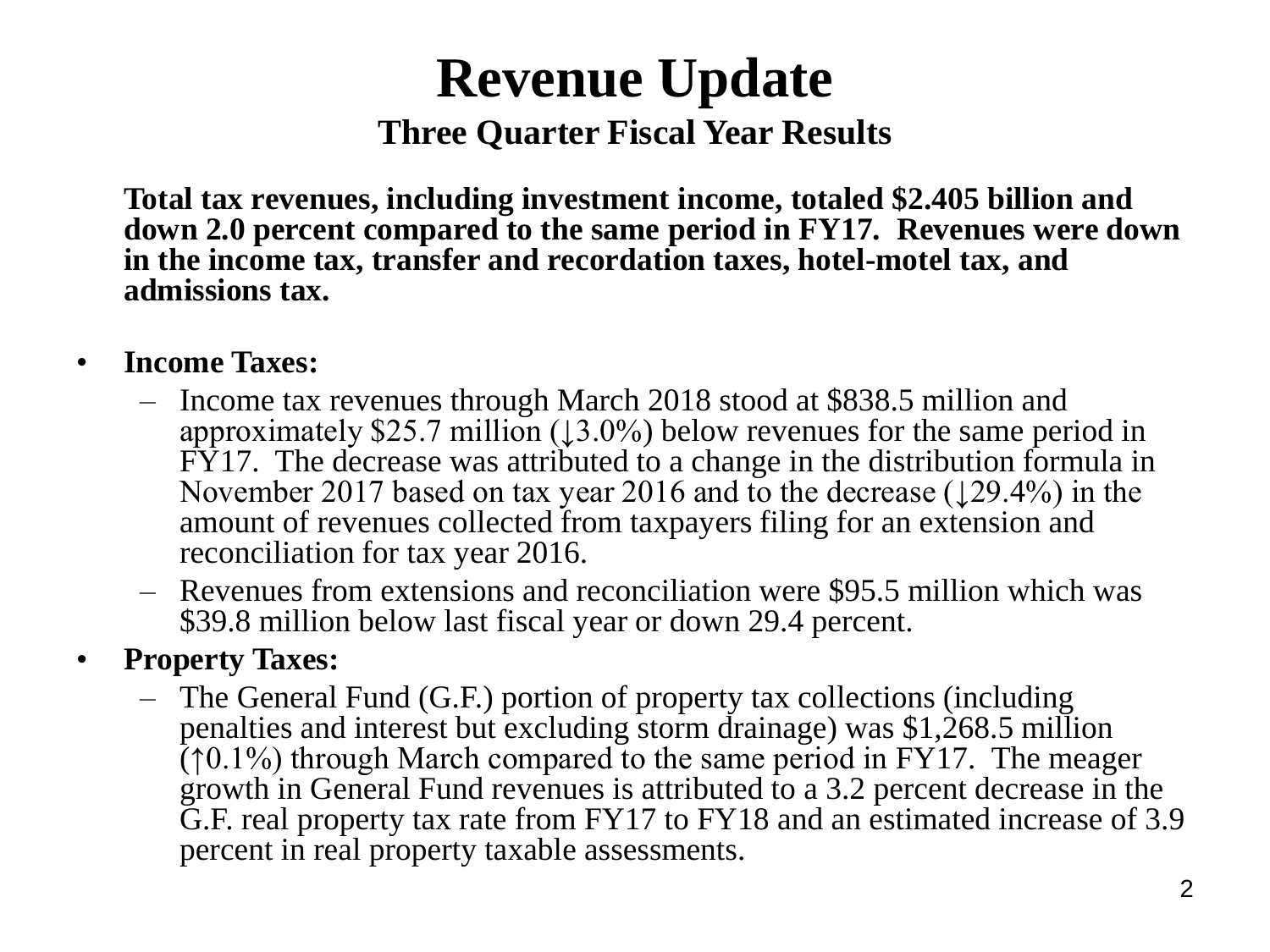# **Revenue Update Three Quarter Fiscal Year Results**

#### • **Property Taxes (continued):**

– After the triennial reassessment rates for real property declined three years in a row, the real property taxable assessment increased 1.0 percent in FY14, 2.4 percent in FY15, 4.0 percent for FY16,4.3 percent in FY17, and is estimated to increase 3.9 percent in FY18.

#### • **Transfer and Recordation Taxes:**

- Revenues from the transfer tax (excluding condominium conversions) through March of 2018 were \$72.1 million, or 20.2 percent below last fiscal year.
- Revenues from the recordation tax (excluding the CIP portion and the rate premium) were \$34.7 million, a decrease of 26.5 percent from the same three quarters of last fiscal year.
- The decrease in the transfer tax was due to a decrease in the total number of transfers, not including condo conversions which was down 8.9 percent during the three quarters of FY18 compared to last fiscal year, and a decrease in the average tax which was down 11.8 percent compared to last fiscal year. The volume of residential transfer tax transactions was down 8.7 percent and the volume of non-residential transactions was down 16.9 percent.
- The volume of residential recordation tax transactions decreased 6.2 percent compared to the three quarters of fiscal year 2017, and the volume of non-residential and other recordation tax transactions was down a combined 33.4 percent compared to last fiscal year.
- The combined amount of revenues from the transfer and recordation taxes (excluding condo conversions, CIP portion, and rate premium) was \$106.8 million compared to \$137.6 million for the same period last year ( $\downarrow$ 22.4%).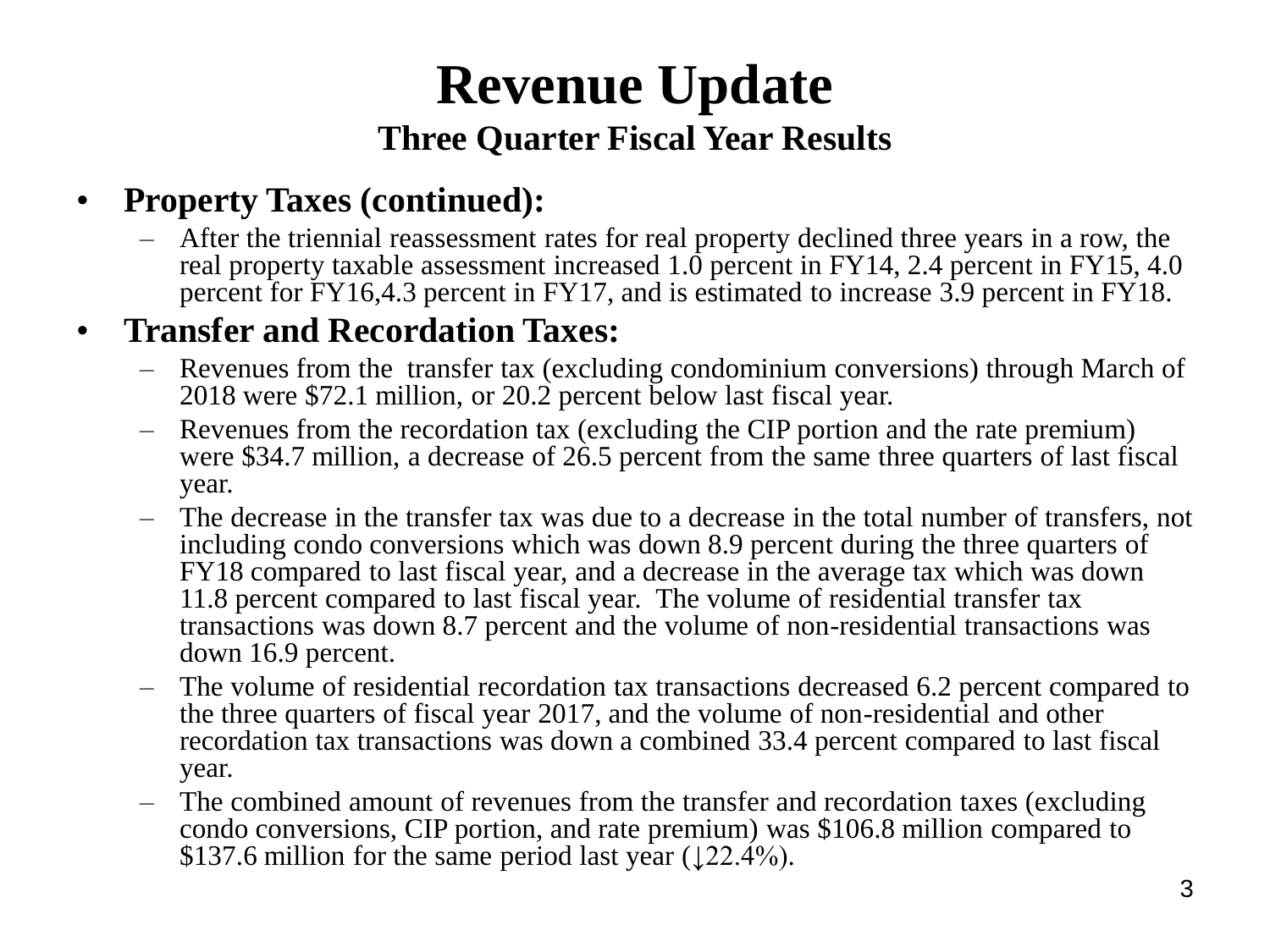## **Revenue Update Three Quarter Fiscal Year Results**

### • **Consumption Taxes:**

- Total revenues from the consumption taxes (fuel/energy, hotel/motel, telephone, admissions, and e-cigarettes) totaled \$183.4 million, which were 1.4 percent above the same three quarters of FY17.
- Fuel/energy tax collections totaled \$134.6 million during the three quarters of FY18 compared to \$132.5 million in FY17 ( $\uparrow$ 1.6%) reflecting the moderate weather and temperatures during the first three quarters.
- Revenues from the telephone tax were \$33.4 million and 2.0 percent above the \$32.7 million during three quarters of FY17 attributed to a 3.5 percent growth in cellular phones.
- Revenues from the hotel/motel tax were 1.5 percent below the same period last year. The average monthly occupancy rate was 64.8 percent in FY18 and the same rate in FY17. The average monthly room rate was \$125 in FY18 slightly below the average monthly room rate of \$126 in FY17.
- Revenues from the admissions tax were down 4.9 percent compared to the same period last year, but revenues from e-cigarettes were up 38.2 percent.

### • **Investment Income:**

– From pooled investments increased 82.5 percent over FY17. That increase was attributed solely to an increase in the average portfolio yield of 1.22 percent year to date compared to 0.67 percent in FY17.